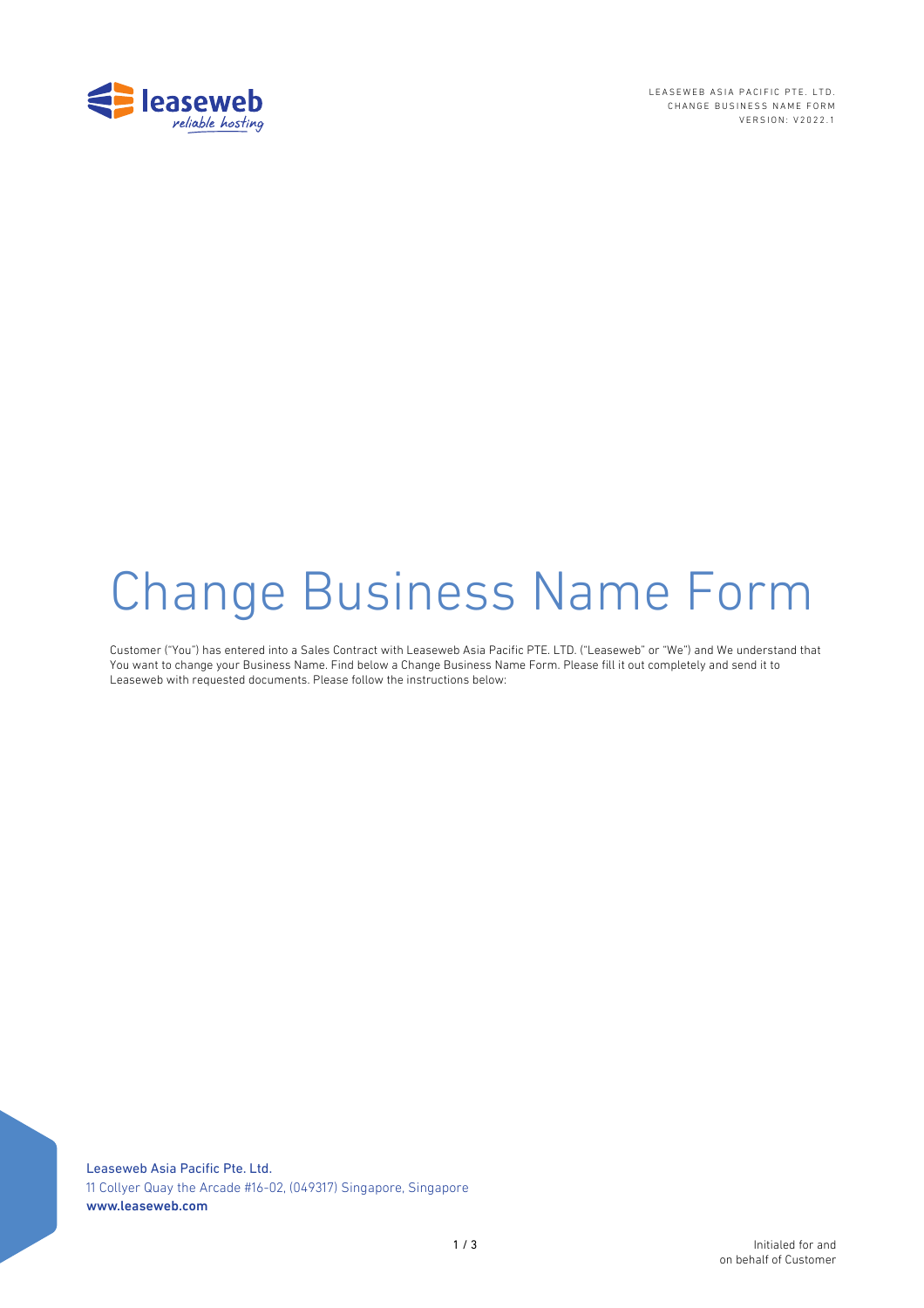

## Current Business Name

| Business name                |  |
|------------------------------|--|
| Leaseweb customer number     |  |
| Business registration number |  |
| Registered address           |  |
| VAT registration number      |  |

## New Business Name

|                                                                                                                                                                                                                                                                                                                    | Leaseweb customer number (2002) 2003 and 2004 and 2004 and 2004 and 2004 and 2004 and 2004 and 2004 and 2004 and 2004 and 2004 and 2004 and 2004 and 2004 and 2004 and 2004 and 2004 and 2004 and 2004 and 2004 and 2004 and 2 |
|--------------------------------------------------------------------------------------------------------------------------------------------------------------------------------------------------------------------------------------------------------------------------------------------------------------------|--------------------------------------------------------------------------------------------------------------------------------------------------------------------------------------------------------------------------------|
|                                                                                                                                                                                                                                                                                                                    |                                                                                                                                                                                                                                |
|                                                                                                                                                                                                                                                                                                                    |                                                                                                                                                                                                                                |
|                                                                                                                                                                                                                                                                                                                    |                                                                                                                                                                                                                                |
|                                                                                                                                                                                                                                                                                                                    |                                                                                                                                                                                                                                |
|                                                                                                                                                                                                                                                                                                                    |                                                                                                                                                                                                                                |
| Authorised signatory                                                                                                                                                                                                                                                                                               |                                                                                                                                                                                                                                |
| this is the representative with power to sign a<br>Contract and to commit the company to a<br>binding Contract, which is publicly available<br>e.g. company registry.<br>**Please use a generic email address for<br>purpose of avoiding risk of personal data use<br>whereby Leaseweb pursues privacy by default. | Last name entirely and the state of the state of the state of the state of the state of the state of the state of the state of the state of the state of the state of the state of the state of the state of the state of the  |
|                                                                                                                                                                                                                                                                                                                    | Business email address experience and the contract of the contract of the contract of the contract of the contract of the contract of the contract of the contract of the contract of the contract of the contract of the cont |
|                                                                                                                                                                                                                                                                                                                    |                                                                                                                                                                                                                                |
|                                                                                                                                                                                                                                                                                                                    | Business mobile number that the control of the control of the control of the control of the control of the control of the control of the control of the control of the control of the control of the control of the control of |

### Terms and conditions:

#### APPLICABLE CONTRACT DOCUMENTATIONS

**1.1.** Customer is aware that Leaseweb applies Sales Terms and Conditions, which Sales Terms and Conditions include provisions to ensure compliance with the General Data Protection Regulation, and Policies with respect to the use of its Services and that such are applicable to – and part of - the Sales Contract. Customer is further aware that the scope and nature of the services offered by Leaseweb are set forth in the Services Specifications, that the performance parameters or service levels with respect to the services offered by Leaseweb are set forth in the Support and Service Levels; and that such are applicable to -and part of- the Sales Contract.

**1.2.** Customer hereby assume and agree that the Sales Terms and Conditions, the Policies, Services Specifications, Support and Service Levels and the applicable privacy statement have been made available electronically and are published at https://www.leaseweb.com/legal.

#### Leaseweb Asia Pacific Pte. Ltd. 11 Collyer Quay the Arcade #16–02, (049317) Singapore, Singapore www.leaseweb.com